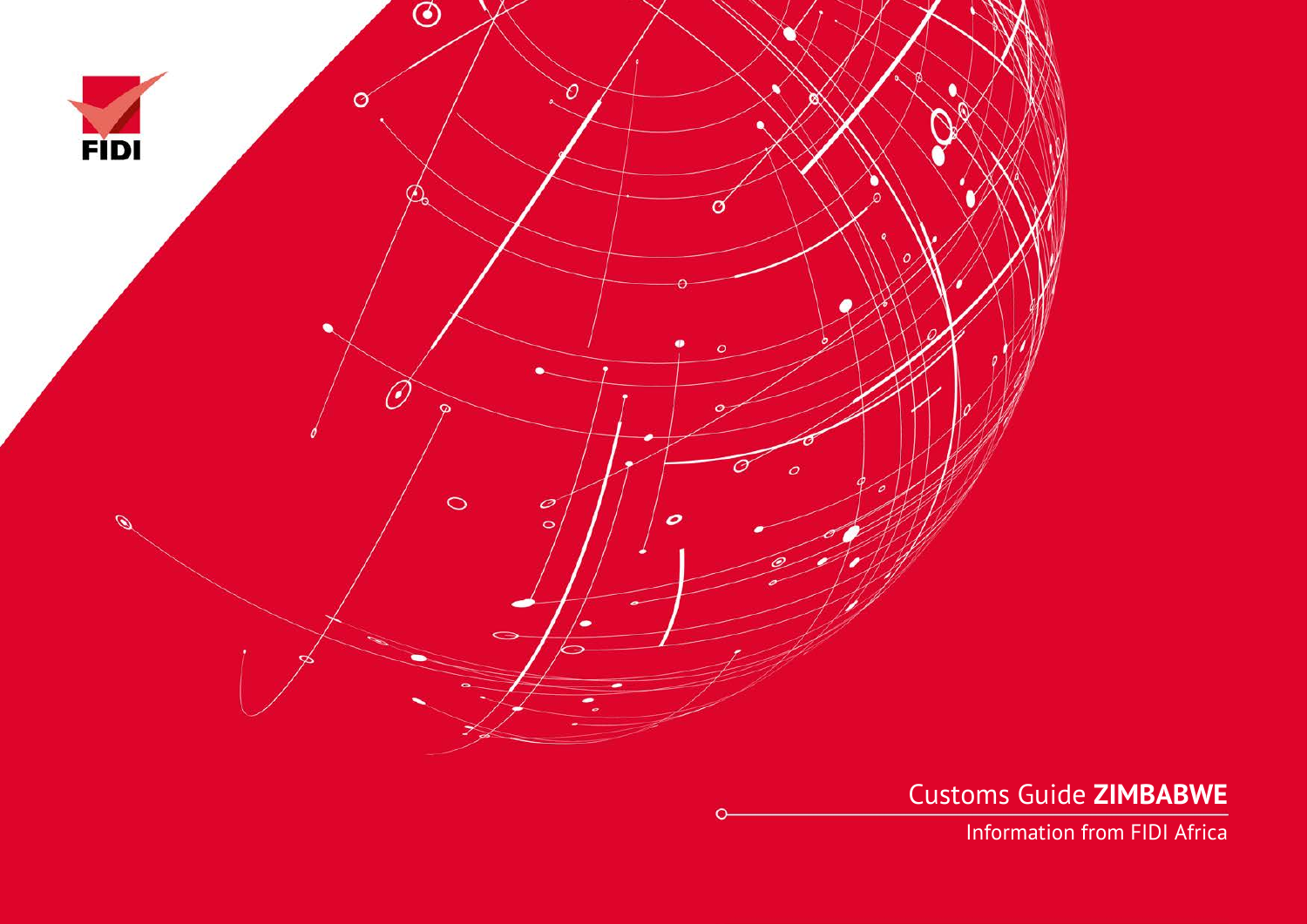## **Customs guide** ZIMBABWE

## **The global quality standard for international moving.**

The FAIM label is your global assurance for a smooth, safe and comprehensive relocation process.







| <b>GOODS</b>                                    | <b>DOCUMENTS REQUIRED</b>                                                                                                                                                                                                                                                                                                                                                                                                                                                                                                                                                                                                                                                                                                                                                                                                                                                  | <b>CUSTOMS PRESCRIPTIONS</b>                                                                                                                                                                                                                                                                                                                                                        | <b>REMARKS</b>                                                                                                                                                                                                                                                                                                                                                                                                                                                                                                                                                                                                                                                                                                             |
|-------------------------------------------------|----------------------------------------------------------------------------------------------------------------------------------------------------------------------------------------------------------------------------------------------------------------------------------------------------------------------------------------------------------------------------------------------------------------------------------------------------------------------------------------------------------------------------------------------------------------------------------------------------------------------------------------------------------------------------------------------------------------------------------------------------------------------------------------------------------------------------------------------------------------------------|-------------------------------------------------------------------------------------------------------------------------------------------------------------------------------------------------------------------------------------------------------------------------------------------------------------------------------------------------------------------------------------|----------------------------------------------------------------------------------------------------------------------------------------------------------------------------------------------------------------------------------------------------------------------------------------------------------------------------------------------------------------------------------------------------------------------------------------------------------------------------------------------------------------------------------------------------------------------------------------------------------------------------------------------------------------------------------------------------------------------------|
| Household goods and personal<br><b>Effects.</b> | Immigrants or returning residents after an<br>absence of not less than 2 years:<br>The immigrant's declaration.<br>Undertaking Form 170 for personal and<br>household effects issued in Zimbabwe.<br>The person's valid passport.<br>Residence or Work Permit.<br>• The Bill of Lading or AWB.<br>Inventory with serial numbers of<br>electrical appliances.<br>• Valued inventory.<br>• Bill of lading / airway bill.<br>• For returning residence who have been<br>working/studying out of Zimbabwe: proof<br>of termination of employment /<br>completion of studies is required.<br>• Bank statement for the last 6 months.<br>• Payslips for the past 2 years.<br>• Proof of residence in Zimbabwe, either<br>utility bill or lease agreement (first and<br>last page).<br>■ Exit stamp when left Zimbabwe.<br>Accepted returning resident stamp i.e.<br>Accepted RR. | • Household goods exclude firearms, motor<br>vehicles, motor caravans.<br>• No customs duties if the client has a work or<br>residence permit.<br>• No customs duties applicable if the client is<br>a returning resident and has lived outside<br>Zimbabwe for more than 2 years.<br>• Duties will be applicable if the client has<br>lived for less than 2 years outside Zimbabwe | All immigrants are required to be physically<br>present at Customs for customs clearance.<br>No imported goods may be sold, leased or<br>otherwise disposed of for 24 months from<br>their date of entry, unless customs duties<br>are paid.<br>All personal effects and household goods<br>must be imported within three months after<br>the returning resident's time of arrival or<br>after the time the work or resident permit<br>has been granted to an immigrant.<br>It takes about two days to clear through<br>customs for returning residence and those<br>coming on residence/work permit.<br>Goods must arrive within three months from<br>the time the client arrival into Zimbabwe<br>from date on passport. |

All rights reserved. This publication may not be reproduced in any form without the permission of the FIDI Global Alliance. The FIDI Global Alliance cannot take responsibility for the contents of this publication. It is recommended to verify this information with a FIDI Affiliate prior to shipping. This document is produced based on the information supplied at the mentioned date.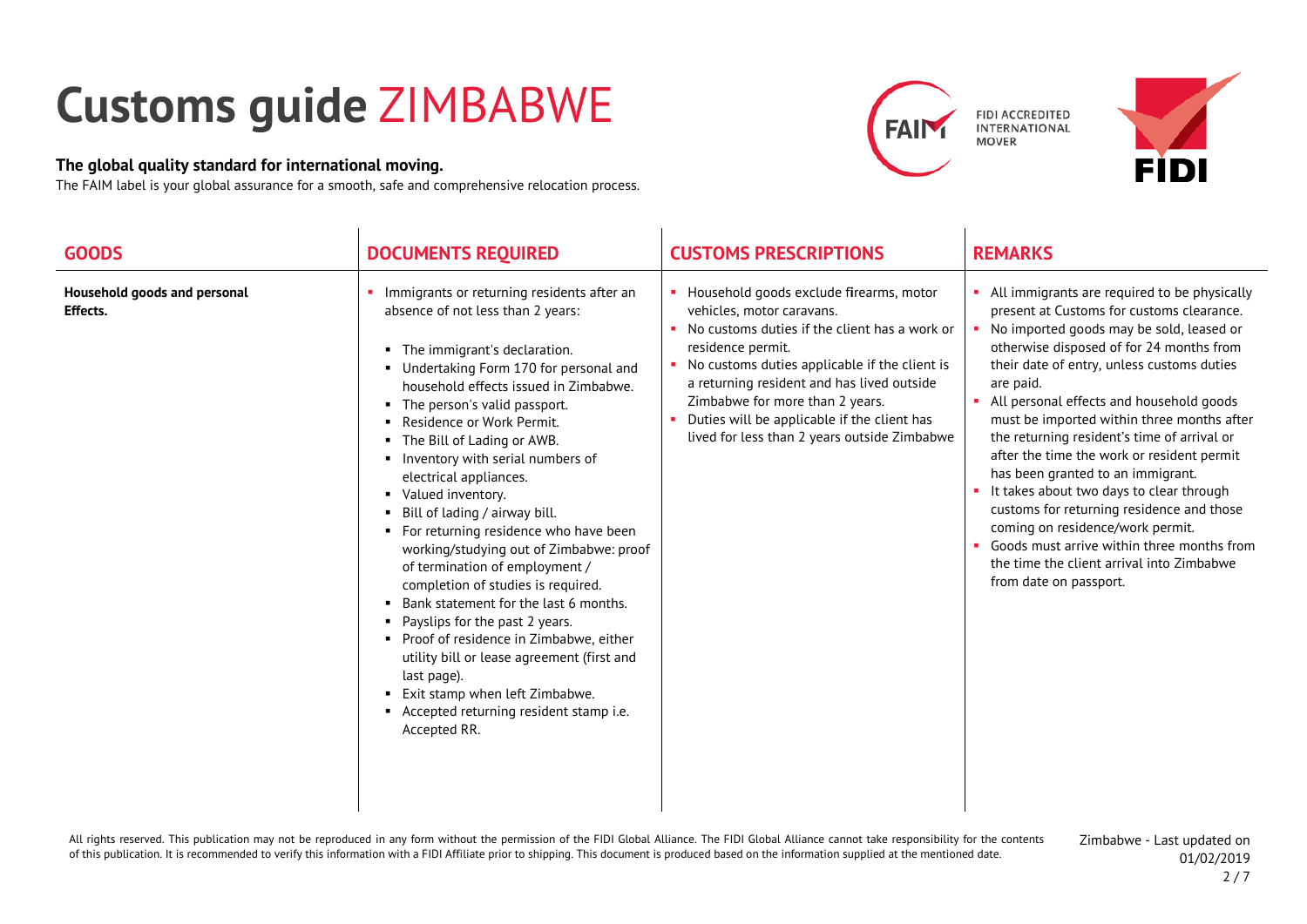| <b>GOODS</b> | <b>DOCUMENTS REQUIRED</b>                                                                                                                                                                                                                                                                                                                                                                                                                                                                                                                                                                                                                                                                                                                                                                                                                                                                                                                                                                                                                                                                                                                  | <b>CUSTOMS PRESCRIPTIONS</b> | <b>REMARKS</b> |
|--------------|--------------------------------------------------------------------------------------------------------------------------------------------------------------------------------------------------------------------------------------------------------------------------------------------------------------------------------------------------------------------------------------------------------------------------------------------------------------------------------------------------------------------------------------------------------------------------------------------------------------------------------------------------------------------------------------------------------------------------------------------------------------------------------------------------------------------------------------------------------------------------------------------------------------------------------------------------------------------------------------------------------------------------------------------------------------------------------------------------------------------------------------------|------------------------------|----------------|
|              | Returning residents after an absence of less<br>×.<br>than two years:<br>• Immigrant's Declaration.<br>Undertaking Form.<br>• Valid passport.<br>• Proof of original export if it is a re-<br>importation.<br>Invoice/receipts of goods being imported<br>since the goods will be paying duty and<br>taxes and this will be is USD.<br>• Valued Inventory.<br>• Bill of lading / airway bill / road manifest.<br>• Proof of residence in Zimbabwe, either<br>utility bill or lease agreement (first and<br>last page).<br>• Freight Invoice.<br>Deceased estates - Goods forwarded to<br>Beneficiaries in Zimbabwe:<br>• Certified copy of Will.<br>• Copy death certificate.<br>Inventory of items in Beneficiary name.<br>• Letter from High Court stating that you<br>are the beneficiary and the beneficiary<br>has inherited the goods Bill of lading /<br>airway bill / road manifest.<br>Statement of value of goods by the<br>executor of the estate.<br>• Letters of executorship<br>• Valued inventory.<br>• Freight Invoice.<br>• Written undertaking not to sell or dispose<br>of the goods within one year of<br>importation. |                              |                |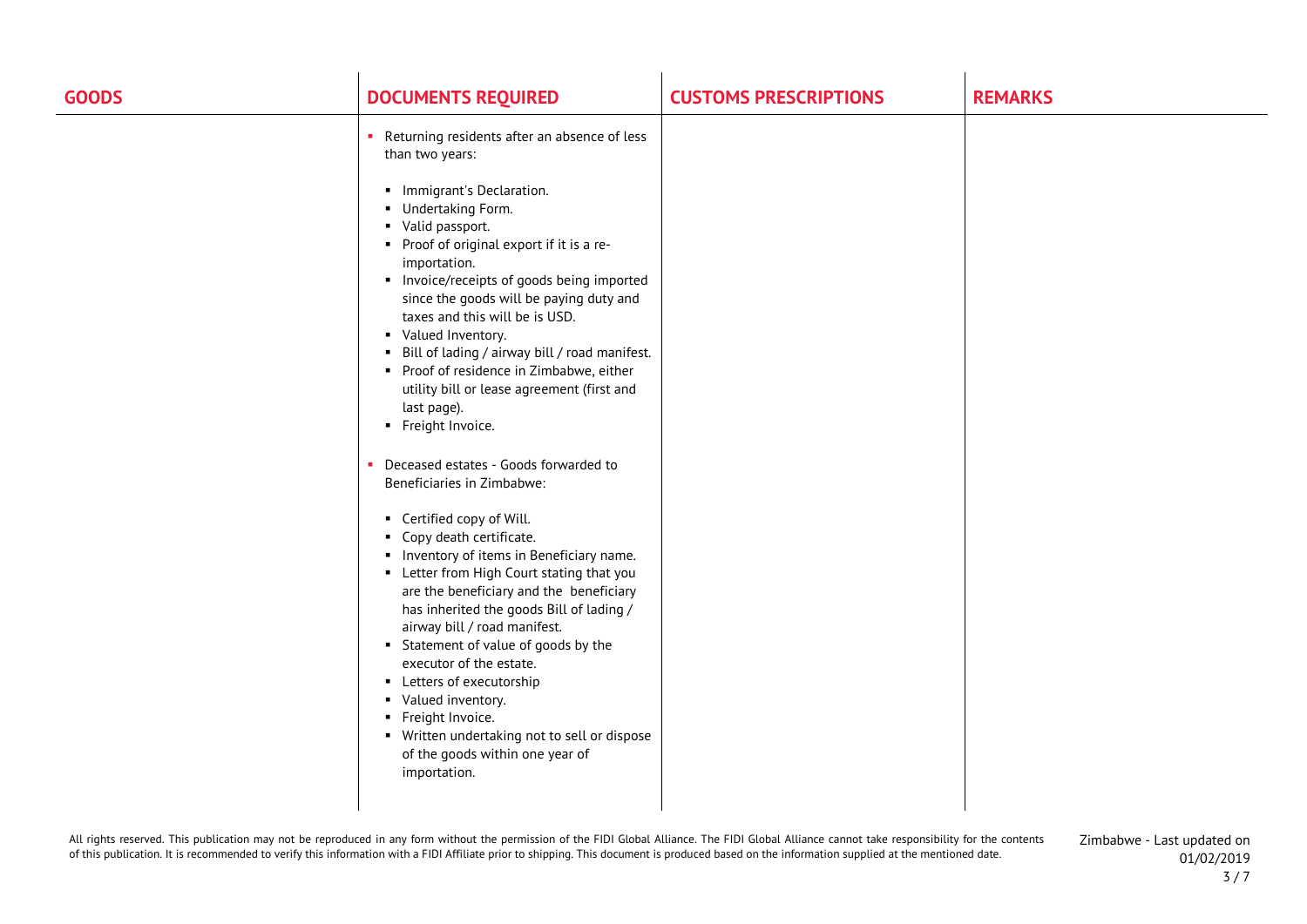| <b>GOODS</b>              | <b>DOCUMENTS REQUIRED</b>                                                                                                                                                                                                                                                                                                                                                                                      | <b>CUSTOMS PRESCRIPTIONS</b>                                                                                                                                                                                                                                                                                                       | <b>REMARKS</b>                                                                                                                                                                                                                                                                                                            |
|---------------------------|----------------------------------------------------------------------------------------------------------------------------------------------------------------------------------------------------------------------------------------------------------------------------------------------------------------------------------------------------------------------------------------------------------------|------------------------------------------------------------------------------------------------------------------------------------------------------------------------------------------------------------------------------------------------------------------------------------------------------------------------------------|---------------------------------------------------------------------------------------------------------------------------------------------------------------------------------------------------------------------------------------------------------------------------------------------------------------------------|
|                           | • Work permit:<br>• Immigrant's declaration.<br>Undertaking Form.<br>• Valid passport.<br>• Work permit.<br>Inventory of goods.<br>• Valued Inventory.<br>• Bills of lading / airway bill / road<br>manifest.<br>• Proof of residence in Zimbabwe, either<br>utility bill or lease agreement (first and<br>last page).<br>• Letter of contract from new employ in<br>Zimbabwe.<br>• 3-6 months bank statement. |                                                                                                                                                                                                                                                                                                                                    |                                                                                                                                                                                                                                                                                                                           |
| Diplomats' removals       | Inventory of goods.<br>Valued Inventory.<br>Bill of lading / airway bill / road manifest.<br>• Passport.<br>Diplomatic card / Accreditation.<br>• C152 from Embassy in Zimbabwe.<br>• This C152 is applied for by Embassy to the<br>Ministry of Foreign Affairs and this will be<br>used to clear the goods.<br>• Bill of lading / Air Way Bill.                                                               | All documents, duly completed and signed<br>by the diplomat must be submitted to the<br>Ministry of Foreign Affairs and Customs for<br>clearance.                                                                                                                                                                                  | Diplomatic shipments must be imported<br>within three months after the time of the<br>diplomat's arrival.<br>• Diplomats first clear their Goods through<br>Ministry of Foreign Affairs and then customs.<br>Clearance with Ministry of Foreign Affairs<br>takes Four to Fourteen days and less than a<br>day at customs. |
| <b>Wedding trousseaux</b> | • Original invoice and freight statement.                                                                                                                                                                                                                                                                                                                                                                      | • Accompanied luggage:<br>• Customs will assess the value of<br>presents/souvenirs and if value exceeds<br>USD300.00 per individual duty is payable<br>on the excess amount.<br>• Unaccompanied luggage:<br>• Customs will need proof that the traveller<br>owns consignment, or customs will<br>charge import duty on full value. |                                                                                                                                                                                                                                                                                                                           |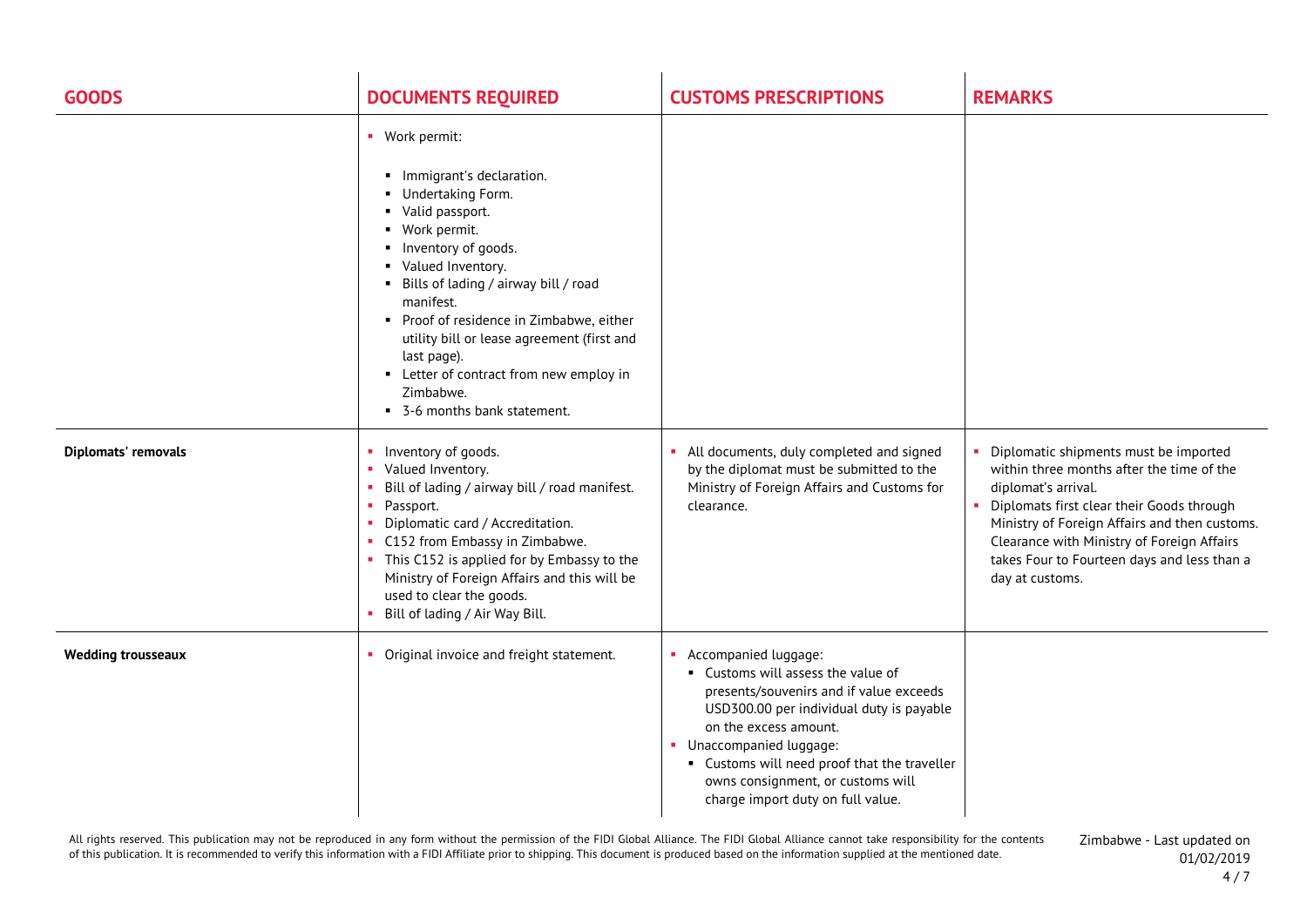| <b>GOODS</b>                      | <b>DOCUMENTS REQUIRED</b>                                                                                                                                                                                                                                                                                     | <b>CUSTOMS PRESCRIPTIONS</b>                                                                                                                                                                                                                                                                                                                                                                                                                                                                                                                                                                                                                                                                                                                   | <b>REMARKS</b>                                                                                                                                                                                                                                                                                                                                                                                                               |
|-----------------------------------|---------------------------------------------------------------------------------------------------------------------------------------------------------------------------------------------------------------------------------------------------------------------------------------------------------------|------------------------------------------------------------------------------------------------------------------------------------------------------------------------------------------------------------------------------------------------------------------------------------------------------------------------------------------------------------------------------------------------------------------------------------------------------------------------------------------------------------------------------------------------------------------------------------------------------------------------------------------------------------------------------------------------------------------------------------------------|------------------------------------------------------------------------------------------------------------------------------------------------------------------------------------------------------------------------------------------------------------------------------------------------------------------------------------------------------------------------------------------------------------------------------|
| <b>Inheritance</b>                | • Copy of Will.<br>Death Certificate.<br>Letter from Executor.                                                                                                                                                                                                                                                | • No duty payable.                                                                                                                                                                                                                                                                                                                                                                                                                                                                                                                                                                                                                                                                                                                             |                                                                                                                                                                                                                                                                                                                                                                                                                              |
| New furniture and household goods | Require invoices and freight statement.                                                                                                                                                                                                                                                                       | • Subject to duty.                                                                                                                                                                                                                                                                                                                                                                                                                                                                                                                                                                                                                                                                                                                             | • Not applicable for new immigrants.                                                                                                                                                                                                                                                                                                                                                                                         |
| <b>Works of art, antiques</b>     | • Same as above.                                                                                                                                                                                                                                                                                              | • Same as above.                                                                                                                                                                                                                                                                                                                                                                                                                                                                                                                                                                                                                                                                                                                               |                                                                                                                                                                                                                                                                                                                                                                                                                              |
| <b>Motor vehicles</b>             | • For immigrants or returning residents after<br>an absence of not less than two years:<br>• Form 171 (MV) for motor vehicles.<br>Immigrant's declaration.<br>· Passport.<br>Residence permit/Work permit.<br>• New vehicles other than above require<br>invoice, registration document and<br>freight costs. | • Each member of the family over the age of<br>18 years can import a motor vehicle free of<br>duty and tax, provided the importer before<br>his entry into Zimbabwe purchased the<br>vehicle.<br>Where the vehicle has been recently<br>acquired all relevant documentation<br>including invoices, bank cheques and<br>statements, etc. will have to be produced to<br>the Customs.<br>• For a returning resident absent for less than<br>2 years, vehicle is subject to duty in foreign<br>currency based on full value.<br>• Taxes on car will depend on age and engine<br>capacity. it maybe vary between 100% and<br>110% CIF.<br>• The OBL must show Chassis Number, Engine<br>number, Capacity, year of manufacture,<br>brand and model. | • There are no restrictions on the importation<br>of vehicles.<br>• Used and new cars are allowed as long as<br>they were in physical existence and fully<br>paid for by the Diplomat or Immigrant<br>before his time of arrival in Zimbabwe.<br>• Only one vehicle per person aged eighteen<br>is allowed duty free and the carrying<br>capacity of the vehicle should be less than<br>fifteen people including the driver. |
| <b>Alcoholic beverages</b>        |                                                                                                                                                                                                                                                                                                               | Persons visiting Zimbabwe and Zimbabwean<br>residents returning to their country, aged at<br>least 18 years, may import a maximum of 2<br>litres of alcoholic drink, of which not more<br>than 2 litres may be spirits.                                                                                                                                                                                                                                                                                                                                                                                                                                                                                                                        |                                                                                                                                                                                                                                                                                                                                                                                                                              |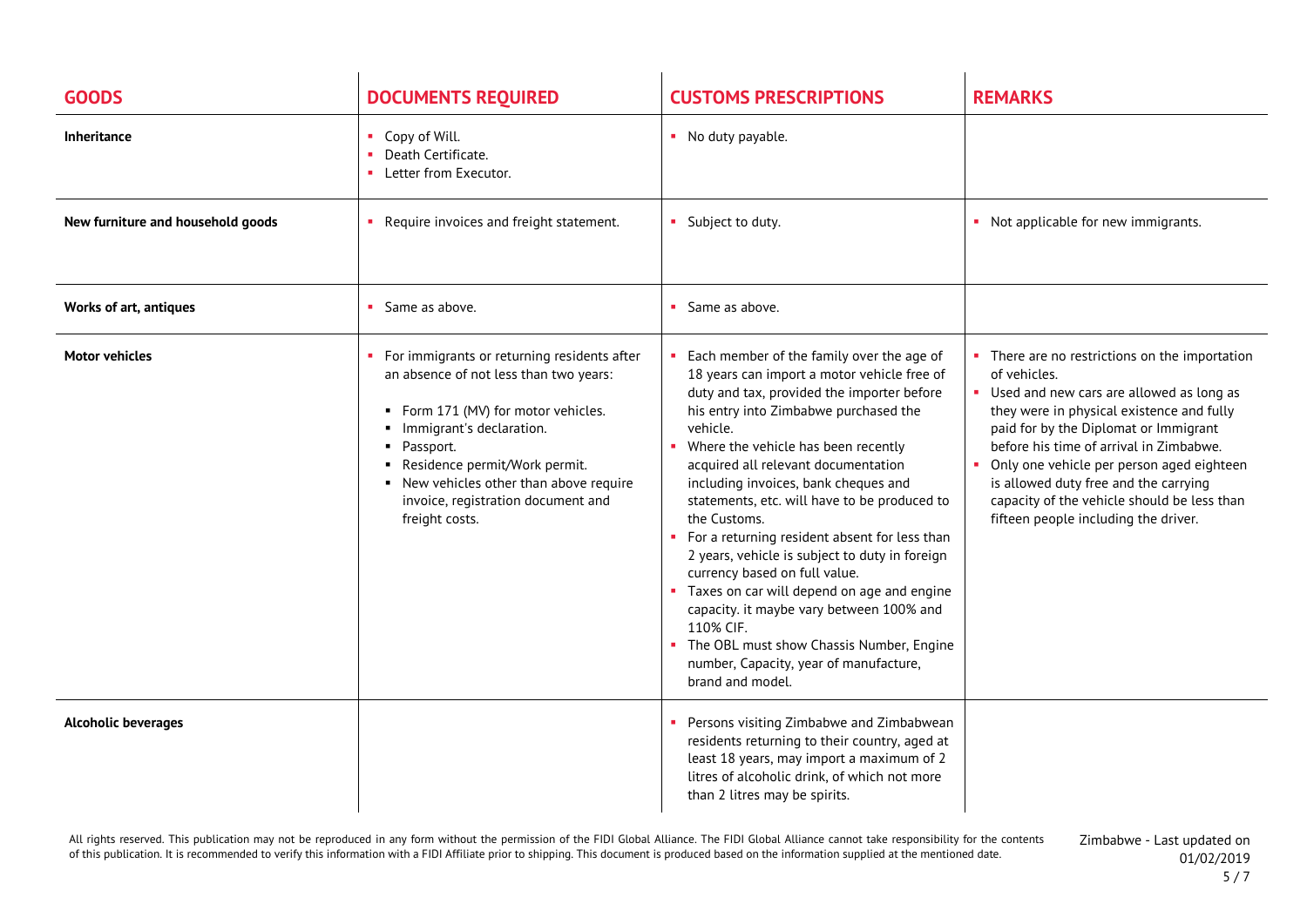| <b>GOODS</b>                                                      | <b>DOCUMENTS REQUIRED</b>                                          | <b>CUSTOMS PRESCRIPTIONS</b>                                                                                                                                                | <b>REMARKS</b> |
|-------------------------------------------------------------------|--------------------------------------------------------------------|-----------------------------------------------------------------------------------------------------------------------------------------------------------------------------|----------------|
| Pets                                                              | • Vaccination certificate                                          | Are subject to import control.<br>$\blacksquare$<br>Applications for licence should be made in<br>the case of animals to the Director of<br>Veterinary Services.            |                |
| Dangerous goods                                                   |                                                                    | Are subject to import control.<br>Applications should be made in the case of<br>firearms and ammunitions to the Secretary<br>of Home Affairs.                               |                |
| Citrus fruits, deciduous plants, seeds                            |                                                                    | May not be imported unless an import<br>licence has been obtained in advance from<br>the competent agricultural authorities and a<br>Phytosanitary certificate is required. |                |
| Drugs, pornographic books, forged documents,<br>counterfeit money |                                                                    | • Importation is prohibited.                                                                                                                                                |                |
| Foodstuff                                                         |                                                                    | Importation is restricted.<br>a.                                                                                                                                            |                |
| Agricultural equipment                                            | Commercial invoice<br>Packing list<br>Bill of Lading / Airway bill | Duty free.<br>٠                                                                                                                                                             |                |